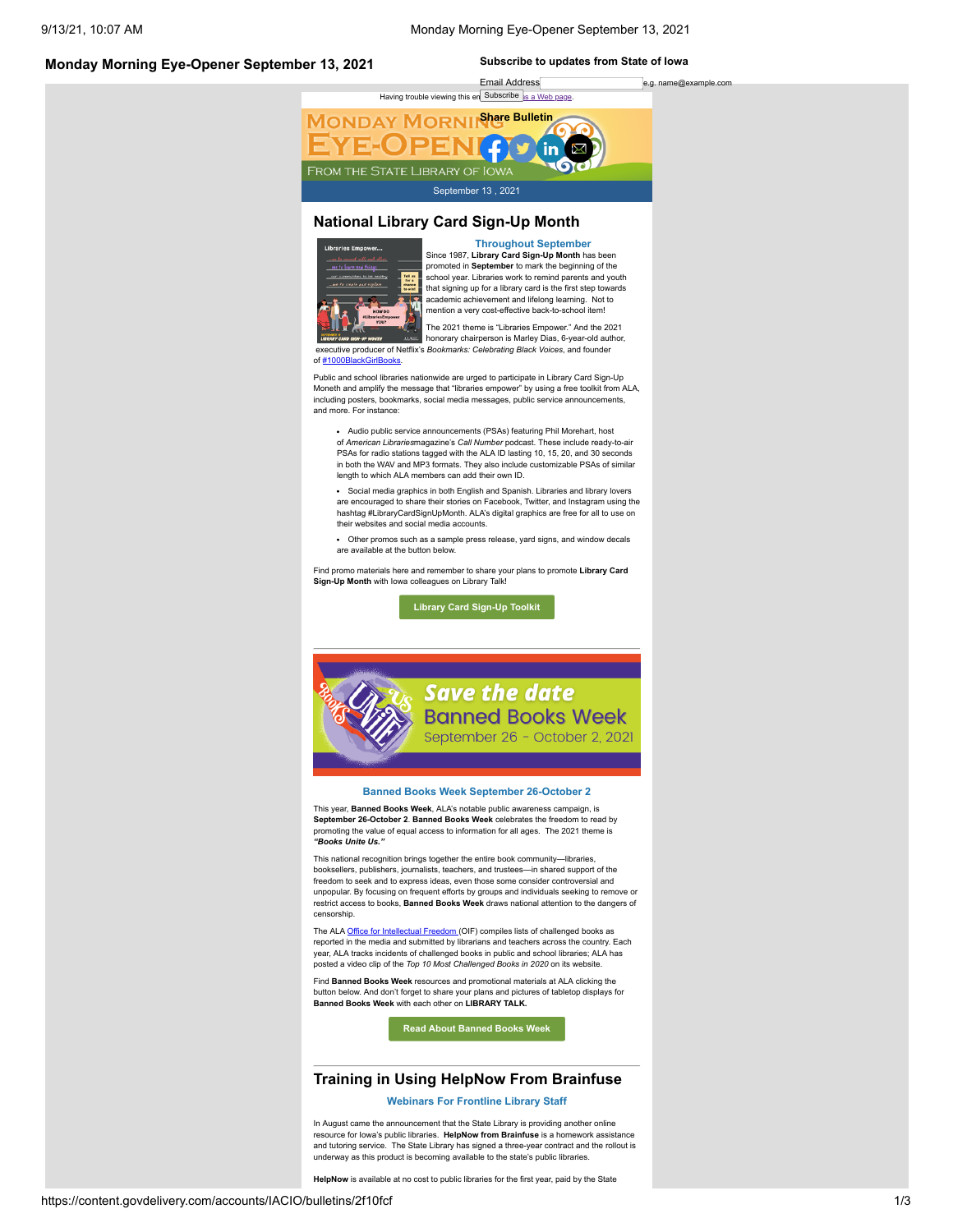#### 9/13/21, 10:07 AM Monday Morning Eye-Opener September 13, 2021



Library through American Rescue Plan Act funding (ARPA) Libraries that currently subscribe to **HelpNow** will receive pro-rated refund from Brainfuse for the amount remaining on their contract. Through an easy-to-use online classroom, **HelpNow** offers patrons of all ages statealigned one-to-one tutoring, intensive writing assistance, targeted skill building, test preparation, an adult learning center, a full line of collaborative learning and self-study  $He$   $N$ ow teols, and much more.

**Front Line Staff Training** From Brainfuse, *Frontline Staff Training in HelpNow* will cover all features available to patrons of Iowa libraries. This includes live tutoring services; asynchronous tutoring features such as the Writing Lab and Send Question Center; the Skill Surfer online content library; and other academic, interactive tools to assist users with their learning needs. Brainfuse trainers will also demonstrate account features available to patrons who elect to register an optional, free Brainfuse **HelpNow** account when accessing the services. Time will be allotted at the end of the demonstration for audience questions.

At the end of this webinar, library staff will feel equipped to talk about **Brainfuse HelpNow** with their patrons, support learners using **HelpNow**, and know who to contact if they don't know an answer to specific questions.

There are five days and various time slots to choose from, all of which are found in IALearns. We encourage frontline library staff to register today!

*Brainfuse HelpNow is supported by the Institute of Museum and Library Services under the provisions of the American Rescue Plan Act as administered by the State Library of Iowa.*

**[Register for HelpNow Classes Today!](https://lsglm700.learnsoft.com/LSGLM/Login/ialearns.aspx?utm_medium=email&utm_source=govdelivery)**

### **This Week ...**



**Acting on Input: Results. September 15. 10:00-11:00AM** In part 3-of-3, this third installment looks at how to turn the

feedback from focus groups and surveys into action plans. State Library consultants Becky Heil and Bonnie McKewon will share tips on writing patron-facing goals and measurable objectives, as well as suggestions sharing notable achievements with the very people who provided the "input" part!

# **HelpNow by Brainfuse: Frontline Staff Training. September 13 @ 1:30PM / September 16 @ 1:30PM /**

**September 17 @ 10:00AM Brainfuse's HelpNow Training for Front Line Staff** will cover all features available to patrons of Iowa Libraries. This includes live tutoring services; asynchronous tutoring features such as the<br>Writing Lab and Send Question Center; the SkillSurfer online content library; and other academic, interactive tools to assist your users with their learning needs. We will also demonstrate Brainfuse's account features, available to patrons who elect to register an optional, free Brainfuse HelpNow account when accessing the services. Time will be allotted at the end of the demonstration for audience questions.

# **Big Program Ideas for Small Budgets.**

**September 16. 1:00-2:00PM** Join Chelsea Price with Meservey Public Library as she shares some big programming ideas for the smallest of budgets. You'll hear lots about passive and active Covid-safe programs for libraries of all sizes. When you're a solo librarian or have only a few staff or volunteers to rely on (with a tiny budget to match) you've got to make the most of everything. With creativity, flexibility, and heart, you can be the anchor your community needs, offering programming that engages people of all ages and backgrounds. The special session of Pop YS Live will focus on low-budget programs for children and youth.

**[Register Today In IA LEARNS](https://lsglm700.learnsoft.com/LSGLM/Login/ialearns.aspx?utm_medium=email&utm_source=govdelivery)**



**Monday Morning Eye-Opener**